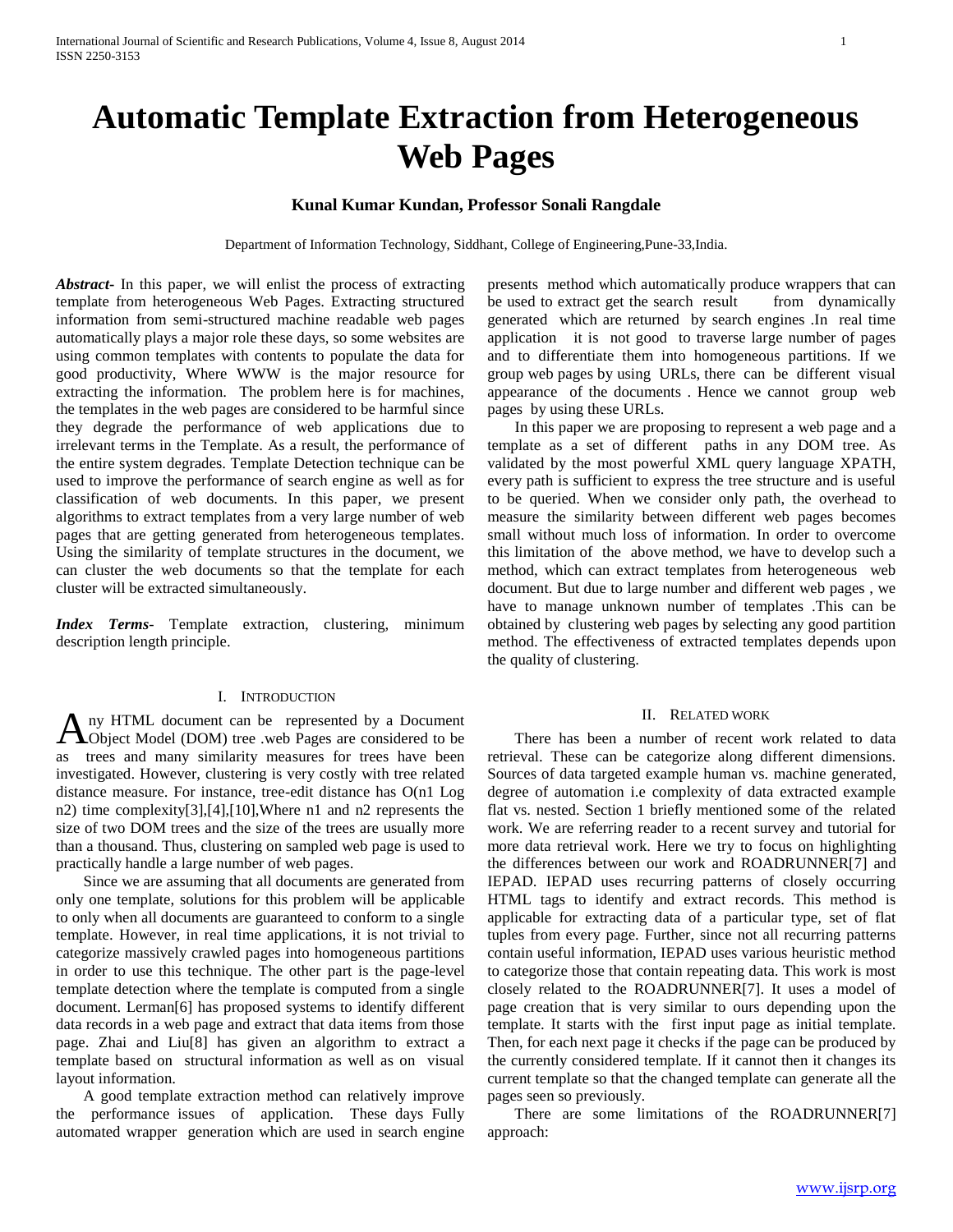International Journal of Scientific and Research Publications, Volume 4, Issue 8, August 2014 2 ISSN 2250-3153

 1. ROADRUNNER assumes that every HTML tag in the input data is produced by the template. This is important in ROADRUNNER to check if an input page can be produced by the recent template. This assumption is invalid for documents in many web pages since HTML tags can occur within specified data values. For example, a book review in any Web page could contain tags — the review could be in multiple paragraphs, in which some case it contains  $\frac{1}{\sqrt{2}}$  tags, or sometimes words in the review can be highlighted using \_l\_ tags. When the given input web pages contain such type of data values then ROADRUNNER will either fail to search any template, or generally give a wrong template.

 2. It assumes that the grammar of the given template used to generate the documents is union-free. The authors[7] of ROADRUNNER themselves have specified in that their assumption that it does not hold for large number of collections of pages. Moreover, as the every experimental results suggest, ROADRUNNER may fail to give any output if there are too many disjunctions in the given input.

 3. When it discovers that the current template does not produce any input document, it performs a complex heuristic search which involve "backtracking" for new template. This search is exponential with the size of the schema of the document. Therefore, it is not clear how ROADRUNNER will cope up to web document collections with a complex schema.

 This paper[7] described an algorithm i.e EXALG, for extracting structured information from a heap of different web documents generated from a single common template. It first search the unknown template that produced the pages and uses the searched template to extract the information from the input document. It uses two concepts, equivalent class and different roles, to search the template. Our experiments on various collections of web documents, extracted from many well-known data sites, indicate that it is extremely useful in gettinh the data from the web documents.

#### III. PROPOSEDSYSTEM

Template extraction method consist of following steps :-

- HTML document and Document Object Model
- Essential paths of document
- Template of document
- Representation of clustering
- Minimum Description Length
- Clustering algorithm

 For web pages, if we use HTML parser, we can parse the web page and create the DOM tree. From this DOM tree of web page we can find out its path[9] , there are only two types of path that is content path and the template path. Template paths will contain only structured data. It does not have actual contents of the data. From Document object model tree one can get the essential paths, which shows template. The system model can be shown in this figure.



**Figure 1: System model for template extraction**

Essential paths of document

 Define path set PW for document W,[7]. PW is set of all paths in W. Support of path is the number of pages in W, which contain the path. For all wi, there exists wi where twi is decided by taking mode of support values .If a path is contained by a document wi and support of path is at least the given twi then that path is considered as essential path of wi. Set of such essential paths are EP[9]. These essential paths are used in the extraction of template.

\n`\n
$$
\langle htm| > 1
$$
\n`\n

\n\n`\n $\langle head \rangle$ \n`\n

\n\n $\langle head \rangle$ \n

\n\n $\langle head \rangle$ \n

\n\n $\langle hol \rangle$ \n

\n\n $\langle h1 \rangle$  DOM lesson $\langle h1 \rangle$ \n

\n\n $\langle p \rangle$ Hello $\langle p \rangle$ \n

\n\n $\langle htm \rangle$ \n

\n\n $\langle htm \rangle$ \n

\n\nFigure 2: HTML Document\n

### **TEXT MDL ALGORITHM**

 The Minimum description length based compression principle produces a two types of code of the training data, one with the model portion of the code which is being used to compress and categorize test information[9]. We enlist a pseudocode of the algorithm for creation model and exploration the conflicting requirement between reducing grammar size and reducing descriptive cost. We will show the results of a minimum description length model-based classification system for detecting network traffic anomaly.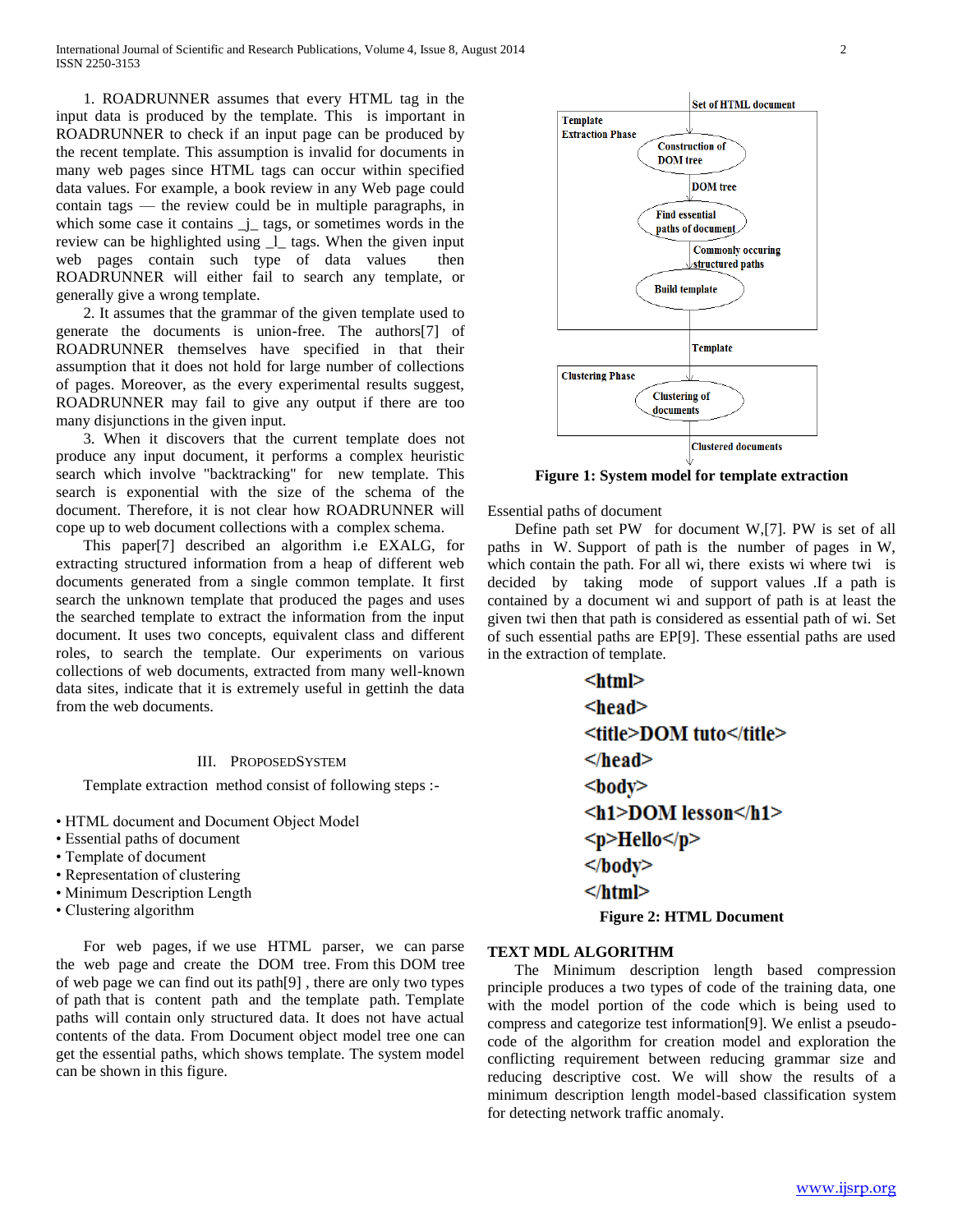Procedure GetHashMDLCost(c<sub>i</sub>, c<sub>i</sub>, C) **Begin** 1.  $D_k := D_i \cup D_j$ ,  $c_k := (0, D_k)$ ,  $C' : C - \{c_i, c_j\}U\{c_k\}$ ; 2. For each  $\pi_q$  in  $\Pi$  do  $\{$ 3.  $r(sign_k[q])$ : = min [[xet]  $\left( sigD_i[q], r(sigD_j[q]) \right)$ ; 4. If  $r(sigD_i[q]) == r(sigD_i[q]$  then 5.  $n(sigD_k[q]) \coloneqq n(sigD_i[q] + n(sigD_i[q])$ ; 6. Elsen(sigD<sub>k</sub>[q]) is from the less one; 7.  $\}$ 8. Calculate  $\hat{\zeta}(D_k, l)$  by Equation(5); 9. Compute  $n(D_k, k)$  by Lemma 4; 10. Get  $P_r(1)$  and  $P_r(-1)$  in  $M_T$  and  $M_A$  by Lemma 3; 11. MDL := Approximate MDL cost of  $C'$  by Equation(1); 12. Return (MDL,  $c_k$ );

end

## **Figure3:GetMDLCost Algorithm**

## **Agglomerative Clustering Algorithm :-**

The algorithm forms clusters in bottom-up approach:

1. At the start, we will put each article in their own cluster.

 2. Among all current clusters, we will choose the two clusters with the small distance than others.

 3. We will replace these two clusters with a new created cluster, created by merging the two original cluster.

 4. We will continue to do the above two steps until there is only one cluster left.

 Thus, the clustering algorithm will result in a binary cluster tree in which single article cluster as its leaf nodes and all the articles are contained in the root node[13].

 In this clustering approach, we will use a distance measure based on log. Consider articles A and B, the distance can be defined as

 $dA, B = LLA + LLB - LL(AUB)$ 

 A back-off trigram model [1] is created for every cluster, and interpolated with a trigram model which can be obtained from all articles for smoothing, to compensate different amounts of training data for every cluster. Then, the set of LMs that increases the log likelihood of the development data. Consider a cluster model set,  $LM = \{LMi\}$  the test set log likelihood can be received as an approximation to the mixture-of-various cluster model.

```
P(w|LM) = \sum P(L M_i) * P(w|LM_i)\approx P(LM_{i\leftarrow}) * P(w|LM_{i\leftarrow})\propto P(w|LM_{i-})i^{\leftarrow} = \frac{argmax}{i} P (LM_i|A)
```
 $P(LMi)$ and  $PLMiA$  are the two prior and posterior cluster probabilities. In this training, *A* is the reference transcript containing one story from the Hub development information. While testing *A* is the 1-best hypothesis for this story, as described using the standard LM.  $PwLM$  depends on the smoothing weights which is used to obtain  $P(w|LMI)$  [1] which in turn compute which cluster a story has been assigned to, which in turn computes the best smoothing weight.

## **Procedure** GetInitBestPair $(c)$

### begin

where

- $\mathbf{1}$ . Merge all clusters with the same signature of MinHash;
- $\overline{2}$ .  $MDL_{min} := \infty$ ;
- $\overline{3}$ . for each  $c_i$  in C do {
- $N =$  clusters with the maximal Jaccard's coeff. with  $c_i$ .  $\overline{4}$ /\*If the maximal Jaccard's coefficient is 0,N is  $\emptyset^*/$
- $5<sub>1</sub>$ for each  $c_i$  in N do{
- $(MDL_{tmn}, c_k) \coloneqq \text{GetHashMDLCost}(c_i, c_i, C);$ 6.
- if  $MDL_{tmp}$  <  $MDL_{min}$  then { 7.
- 8.  $MDL_{min} := MDL_{tmp};$

9. 
$$
(c_i^B, c_j^B, c_k^B) := (c_i, c_j, c_k);
$$

10.

 $11.$ }

12. 
$$
\int \frac{1}{c^B} \, c^B \, c^B
$$

13. return 
$$
(c_i, c_j, c_k)
$$

End

## **Figure 4: GetInitBest Pair Algorithm**